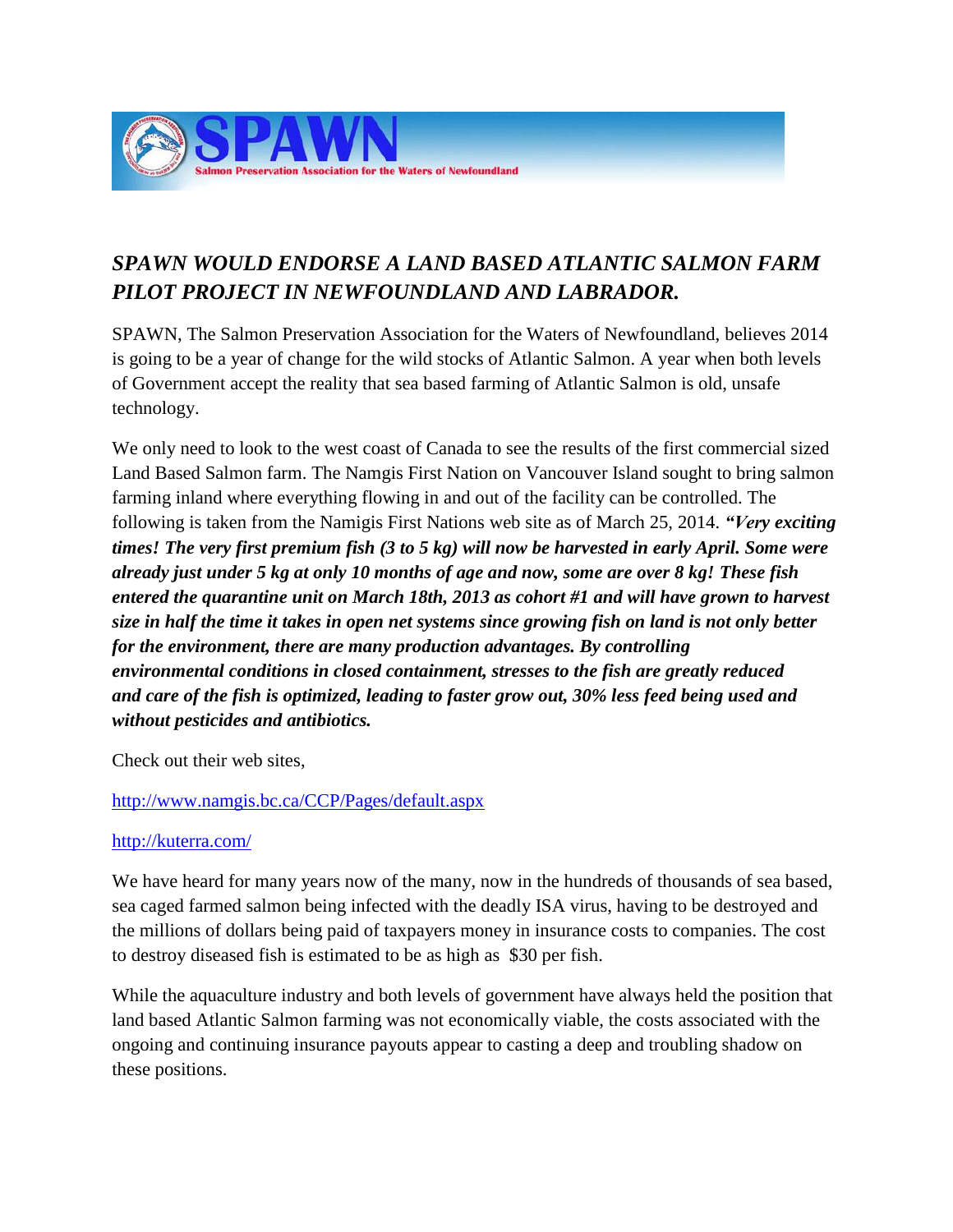Land based raising of Atlantic Salmon has so much to offer Newfoundland Labrador, that the sky is the limit.

When Atlantic Salmon are raised in a closed system on land there is no possibility of any salmon escaping into the natural environment. No need to worry about storms, seals, whales, sharks or any other natural predator ripping up nets and causing havoc within the industry. Poor farming practices, including those that cause water pollution and other negative impacts on the environment—as well as the overuse of chemicals and antibiotics—*are bad news*.

The new buzz words need to be **"RESPONSIBLY – RAISED**" Atlantic Salmon. Salmon grown without the need from medication cocktails to protect them from the many hazards that exist from salmon reared at sea. Salmon that are not subject to synthetic carotenoids to give them a nice red flesh color. Many land based systems use natural yeast products to produce color.

Land based salmon farms use much less feed to produce a kilogram of fish, the list goes on. The dietary standards of people are evolving. More and more people want sea food products that are produced without the use of antibiotics, growth hormones, and chemical preservatives.

The last two arguments that governments offer in defense of sea based aquaculture relate to cost of production and employment.

As to the product being too expensive, this writer was in British Columbia in early March 2014 and purchased RESPONSIBLY – RAISED Atlantic salmon from a major grocery chain that was grown in a closed contained land based system in Iceland. Iceland has been a leader in the fishery for decades. It is quite obvious that if Atlantic Salmon can be raised in a closed contained system in Iceland and sold for a profit and people are willing to buy that product a half a world away on the west coast of Canada, this industry can be viable in Newfoundland. Iceland is just a bit further east from Vancouver than Newfoundland.

Good paying jobs farming Atlantic salmon can be done in any one of dozens of rural communities across our province. If the Icelandic people can make this work, we can. SPAWN believes that as consumers become better educated surrounding the enormous costs to society and our fragile environment that comes from a very large scale open net sea based caged salmon rearing, they will be more than willing to pay a fraction more for fish that have been farmed in an environment that is much cleaner. A system that is closed to the ocean so there are no escapees mixing with wild stocks of Atlantic Salmon. I am convinced that by moving in this direction both levels of Government and industry will find a solution. A solution that helps save and preserve our precious wild Atlantic Salmon stocks and in doing so the consumer will enjoy a much healthier, tastier meal.